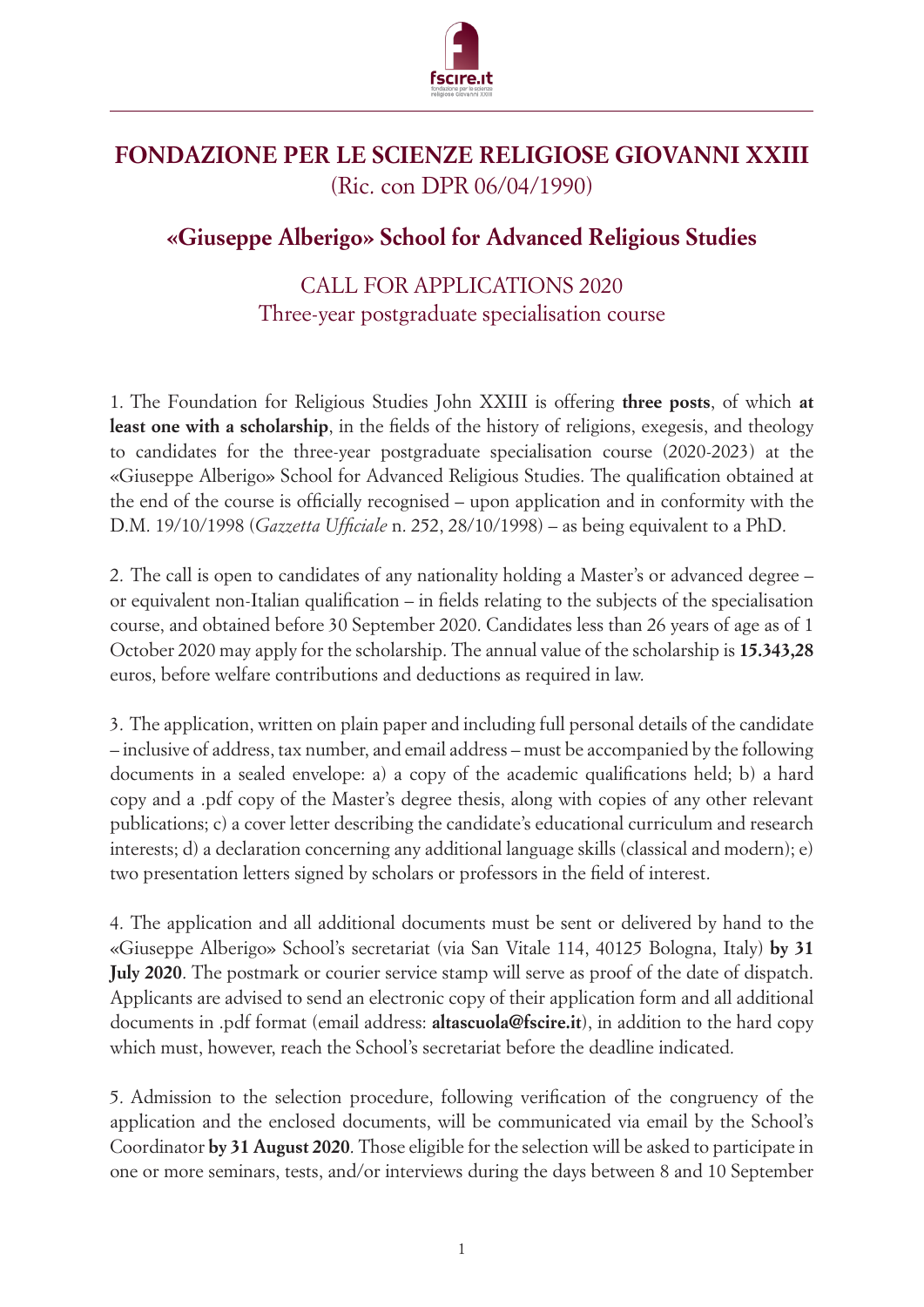

2020 in the premises of the Foundation in Bologna or, alternatively, through videoconferencing. In case the aforementioned seminars, tests, and/or interviews will take place in the premises of the Foundation in Bologna, each candidate admitted for the selection will benefit from an expense allowance (with proof of travel and subsistence expenses) of up to 300,00 (three hundred/00) euros. Failure to participate in any stage of the aforementioned seminars, tests, and/or interviews, although motivated, will determine the exclusion from the list of suitable candidates.

6. The list of suitable candidates and the award of the grant will be determined by a Commission appointed by the Foundation's Scientific Committee, based on the academic qualifications, educational curriculum, research interests, personal skills, and fruitful participation in seminars and tests, in accordance with art. no. 3, par. 3 of the School's Regulations (*Regolamento dell'Alta Scuola*). With the same criteria, the Commission will draft a separate list of suitable candidates chosen among any public servants on secondment who will apply, with reference – specifically for teachers – to the protocol agreement between Fscire and the Ministry of Education. The results of the selection will be published on the website **www.fscire.it** by 15 September 2020 and will be unappealable.

7. Admission to the postgraduate specialisation course will begin as of 1 October 2019. In accordance with the School's Regulations, students must attend to their studies and be involved in their research and educational activities on a full-time basis, 44 weeks per year, during the opening hours of the Institute (Monday to Friday, 8.30 AM to 6.30 PM). Students must also actively participate in all the internal seminars organised by the Foundation and in the Foundation's ordinary activities, and undertake exchange and research periods abroad – which shall be arranged with the Secretary of the Foundation – after the end of the first year of the postgraduate specialisation course, in relation to the research subject. Students will be offered travel and research facilities, along with the Foundation's library and archives.

8. Admission to the following years shall depend, for each student, on the approval of the Scientific Committee and of the Foundation's Secretary, and is subject to regular attendance and fruitful participation in the seminars and educational activities and to progress being made in the student's research.

9. In order to obtain the final qualification, at the end of the three-year course students will be required to sit a final exam in the form of a *viva voce* examination of a written dissertation (*Tesi di perfezionamento scientifico*) before the Scientific Committee of the Foundation.

10. All seminars and other scientific and educational activities, together with relations with students, are managed by the Director and the Coordinator of the School in accordance with the goals and programmes defined by the Scientific Committee in accordance with the Secretary of the Foundation.